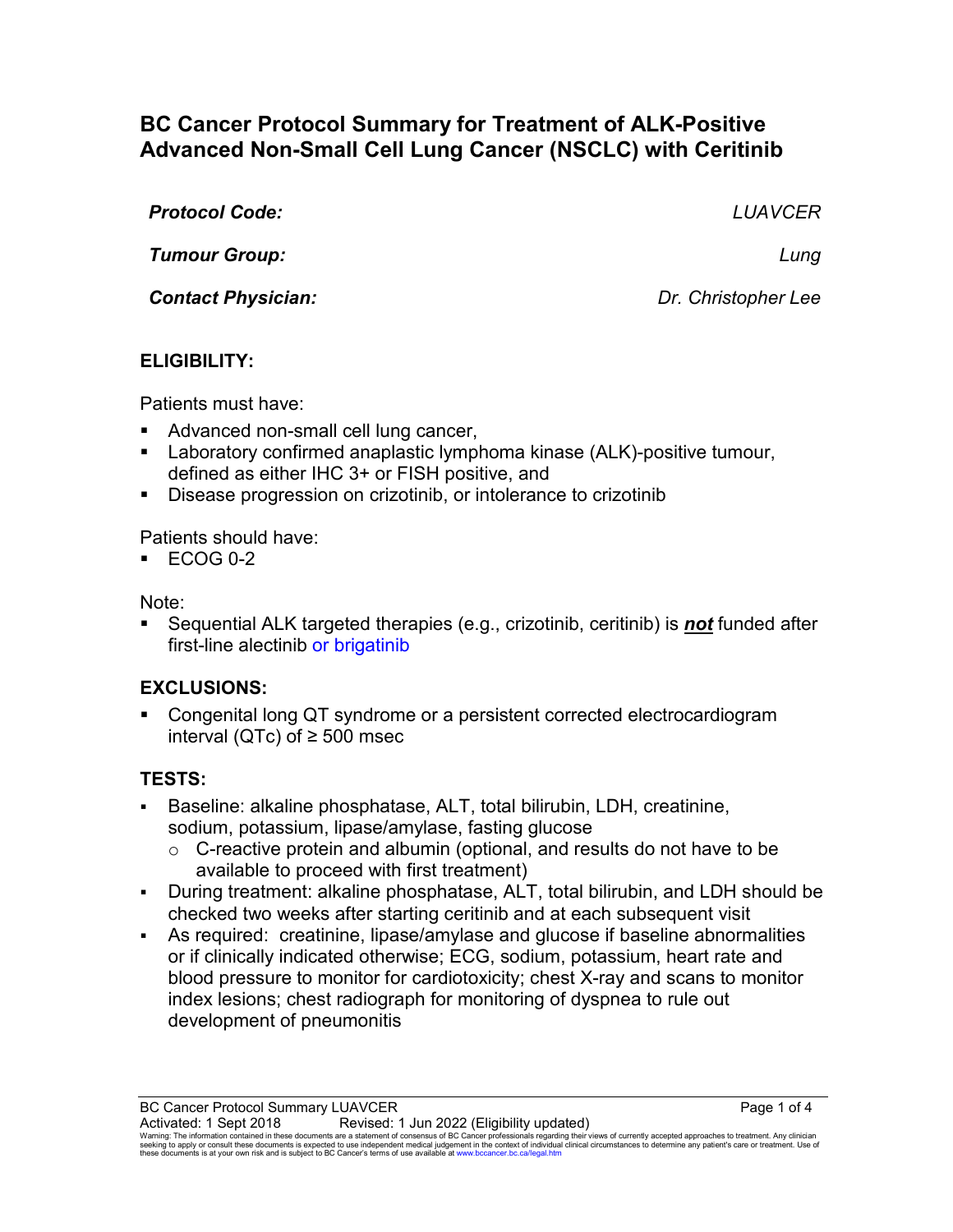### **PREMEDICATIONS:**

no premedications required

## **TREATMENT:**

| Drug      | <b>Dose</b>       | <b>BC Cancer Administration Guideline</b> |
|-----------|-------------------|-------------------------------------------|
| ceritinib | 450 mg once daily | PO with food                              |

#### **Dose reduction**:

Dose level -1: 300 mg once daily Dose level -2: 150 mg once daily

 Careful re-evaluation after initiation of therapy is essential as ceritinib should be continued *only if* tumour regression continues or the disease is stable and cancer-related symptoms have improved. Continued ceritinib for "psychological" palliation in the face of progressive disease is inappropriate.

## **DOSE MODICATIONS:**

#### **1. Hepatic Dysfunction:**

| ALT or AST elevation to $>$ 5.0 x ULN<br>with bilirubin $\leq 1.5$ x ULN                                                                | Withhold until recovery of AST/ALT to<br>$\leq$ 3.0 x ULN or baseline, then resume<br>at 300 mg daily |
|-----------------------------------------------------------------------------------------------------------------------------------------|-------------------------------------------------------------------------------------------------------|
| ALT or AST elevation to $>$ 3.0 x ULN<br>and concurrent bilirubin elevation to ><br>2 x ULN (in absence of cholestasis or<br>hemolysis) | Permanently discontinue                                                                               |

- **2. Pneumonitis:** permanently discontinue ceritinib for development of any grade of treatment-related pneumonitis.
- **3. QTc Prolongation:** treatment interruption and subsequent dose reduction required for QTc > 500 msec.
- **4. Bradycardia:** for symptomatic, non-life threatening bradycardia, withhold treatment until asymptomatic or heart rate increases to > 60 bpm. Evaluate contributing concomitant medications and consider dose reduction when treatment resumes.
- **5. Gastrointestinal toxicity:** treatment interruption and subsequent dose reduction required for grade 3 toxicity.
- **6. Hyperglycemia:** treatment interruption and subsequent dose reduction required for persistent glucose levels > 13.9 mmol/L despite optimal antihyperglycemic therapy.
- **7. Pancreatic toxicity:** treatment interruption and subsequent dose reduction required for lipase/amylase > 2 x ULN.

BC Cancer Protocol Summary LUAVCER<br>Activated: 1 Sept 2018 Revised: 1 Jun 2022 (Eligibility updated)

Activated: 1 Sept 2018 Revised: 1 Jun 2022 (Eligibility updated) Warning: The information contained in these documents are a statement of consensus of BC Cancer professionals regarding their views of currently accepted approaches to treatment. Any clinician seeking to apply or consult these documents is expected to use independent medical judgement in the context of individual clinical circumstances to determine any patient's care or treatment. Use of these documents is at your own risk and is subject to BC Cancer's terms of use available a[t www.bccancer.bc.ca/legal.htm](file://srvnetapp02/Legal.htm)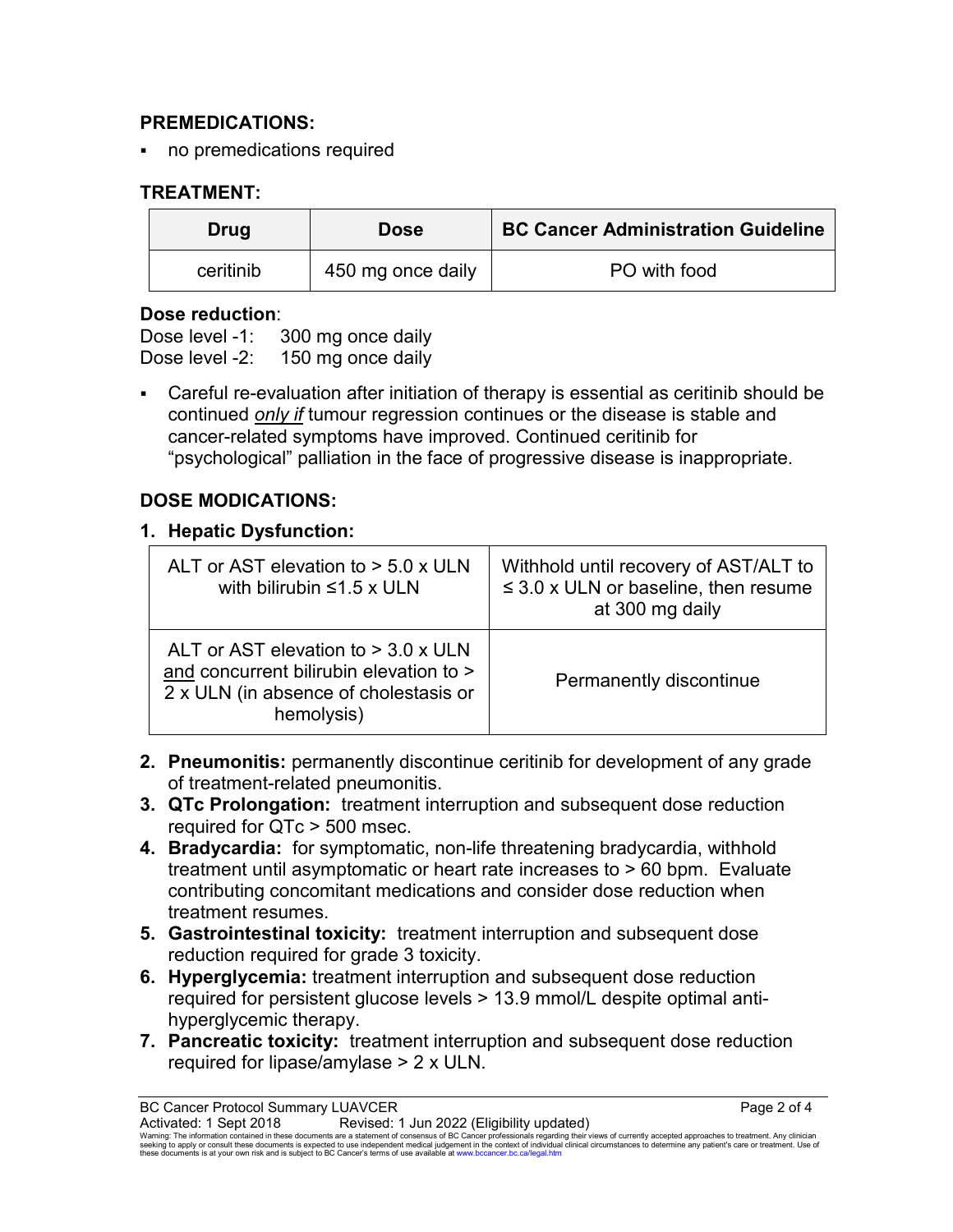### **PRECAUTIONS:**

- 1. **Cardiotoxicity**: QT interval prolongation and symptomatic bradycardia have been observed in patients treated with ceritinib. Ceritinib should be administered with caution in patients with pre-existing or those predisposed to QTc prolongation, or those who are taking medications that are known to prolong the QT interval. Caution should be exercised in patients with a low heart rate at baseline (<60 beats per minute), a history of syncope or arrhythmia, sick sinus syndrome, sinoatrial block, atrioventricular block, ischemic heart disease, or congestive heart failure. Concomitant medications that result in a decrease in heart rate should be avoided if possible during treatment with ceritinib. Heart rate and blood pressure should be monitored regularly.
- 2. **Hyperglycemia**: ceritinib has been associated with hyperglycemia, with the risk being higher in patients with diabetes mellitus and/or concurrent steroid use. Fasting serum glucose should be periodically monitored if clinically indicated and anti-hyperglycemic medications initiated/optimized as required.
- 3. **Respiratory**: ceritinib has been associated with severe, life-threatening or fatal treatment-related pneumonitis. Patients should be regularly monitored for pulmonary symptoms indicative of pneumonitis.
- 4. **Pancreatic Toxicity**: pancreatitis, including one fatality, has been reported in less than 1% of patients receiving ceritinib in clinical studies. Monitor lipase and amylase and observe patients closely for signs and symptoms of pancreatitis.
- 5. **Drug interactions**: ceritinib is primarily metabolized via CYP3A. The concurrent use of strong CYP3A inhibitors may increase ceritinib plasma concentration and should be avoided. The concurrent use of strong CYP3A inducers may decrease ceritinib plasma concentration and should be avoided.
- 6. **Hepatic Impairment**: as ceritinib is eliminated primarily via the liver, patients with hepatic impairment may have increased exposure. Use caution in patients with moderate to severe hepatic impairment.
- 7. **Hepatotoxicity**: drug-induced hepatotoxicity has occurred in patients treated with ceritinib. The majority of cases are manageable and reversible with treatment interruption and/or dose reduction. Transaminases and bilirubin should be monitored regularly with more frequent testing following elevations.
- 8. **Gastrointestinal toxicity**: gastrointestinal toxicity occurred in 98% of patients, with a median time onset of 4-8 days. Symptoms are managed with antidiarrheal agents, antinauseants, and fluid replacement as required.

#### **Contact Dr. Christopher Lee or tumour group delegate at (604) 930-4064 or 1- 800-663-3333 with any problems or questions relating to this treatment program.**